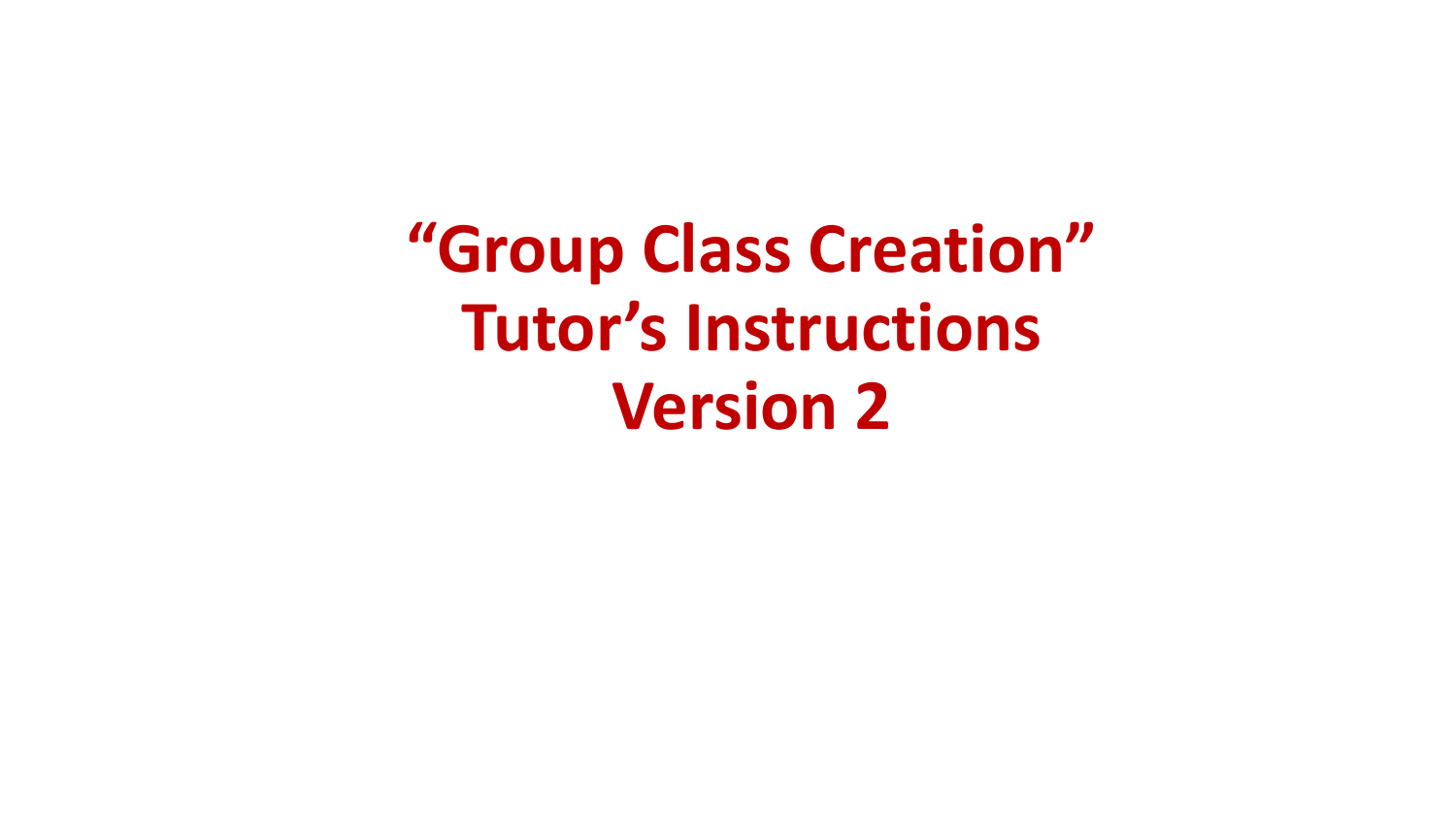

#### **Learn On Your Schedule**

Study any topic, anytime. Explore thousands of courses for the lowest price ever!

C Keyword 1-on-1 tutoring Search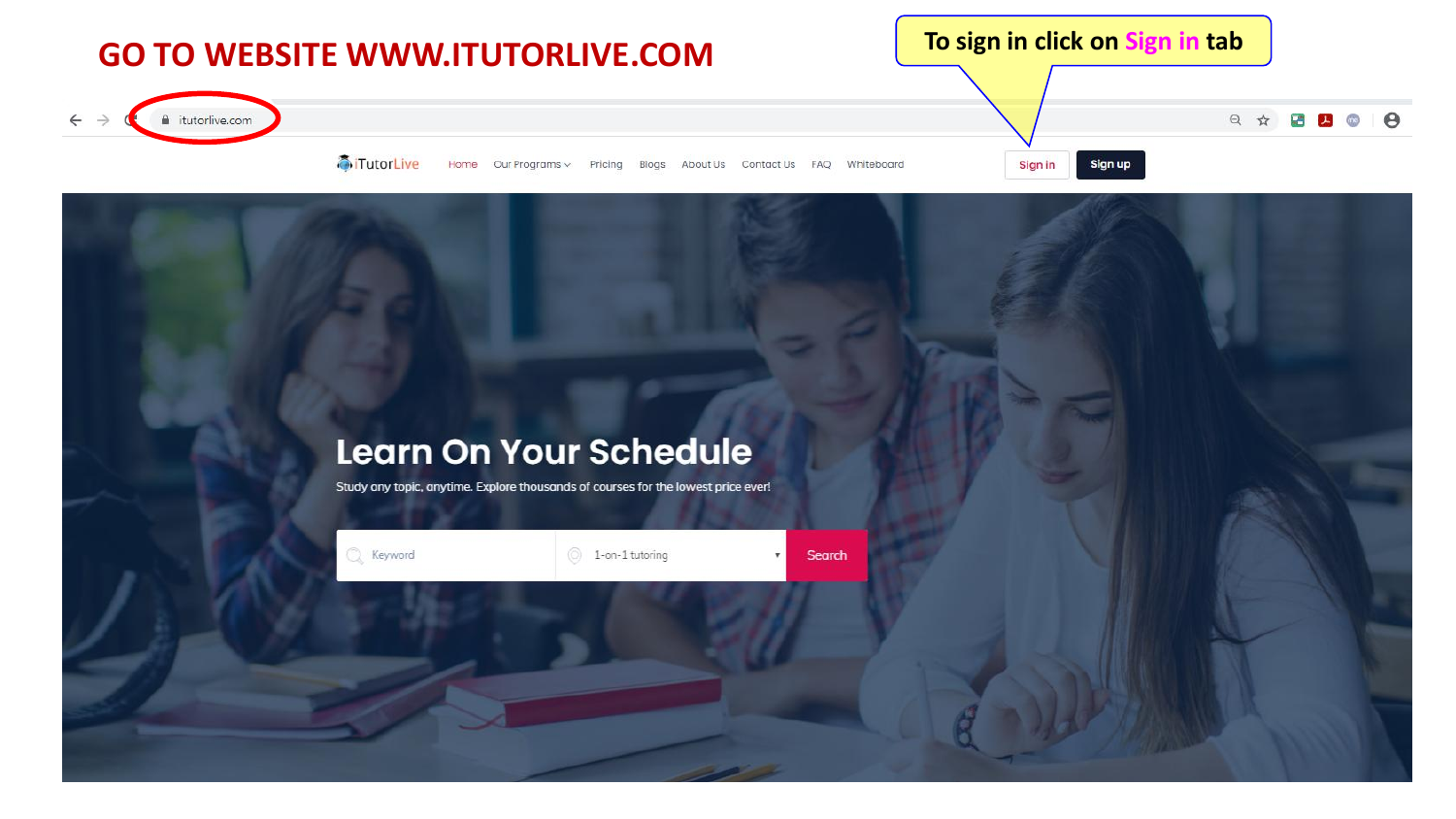

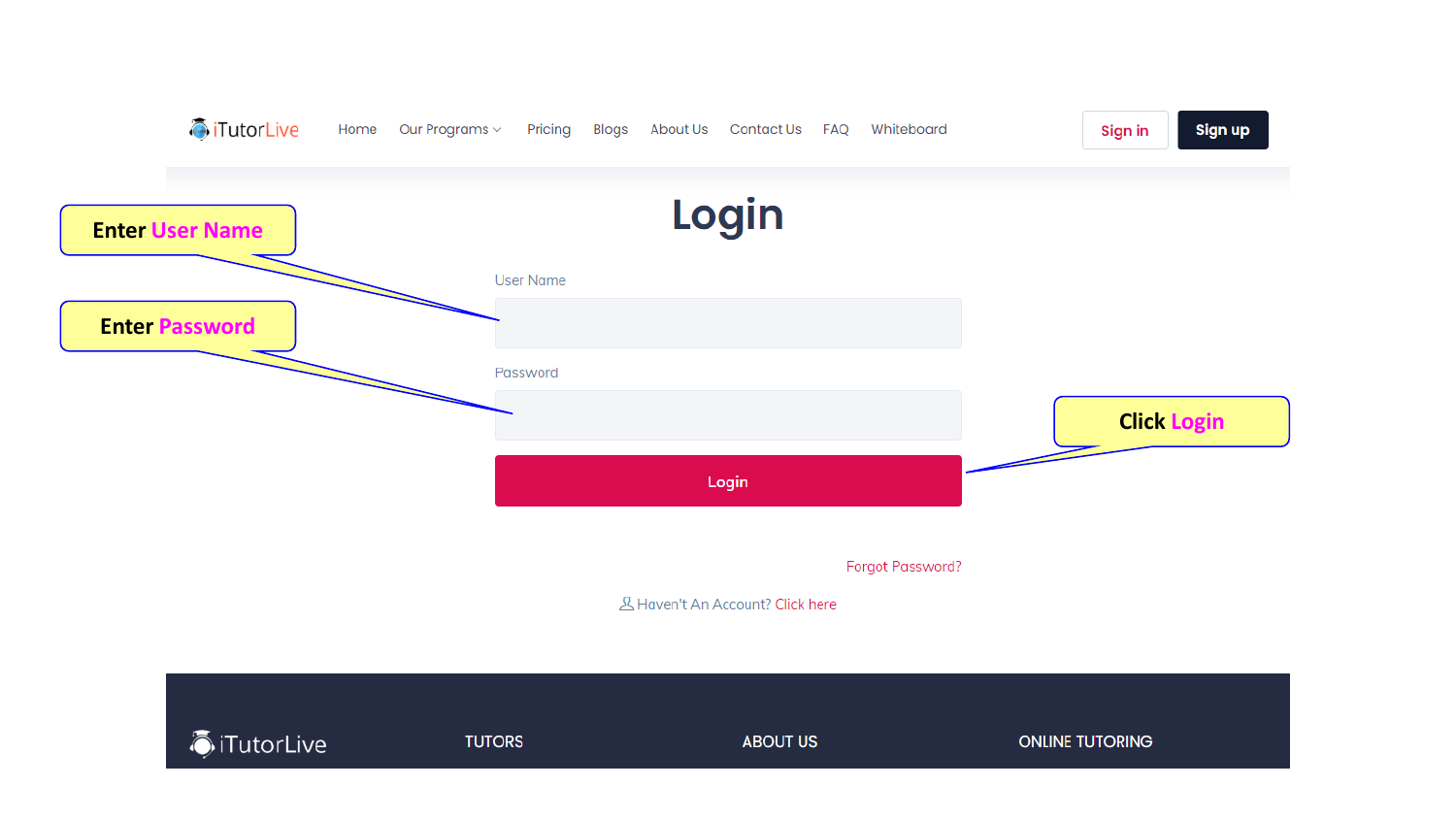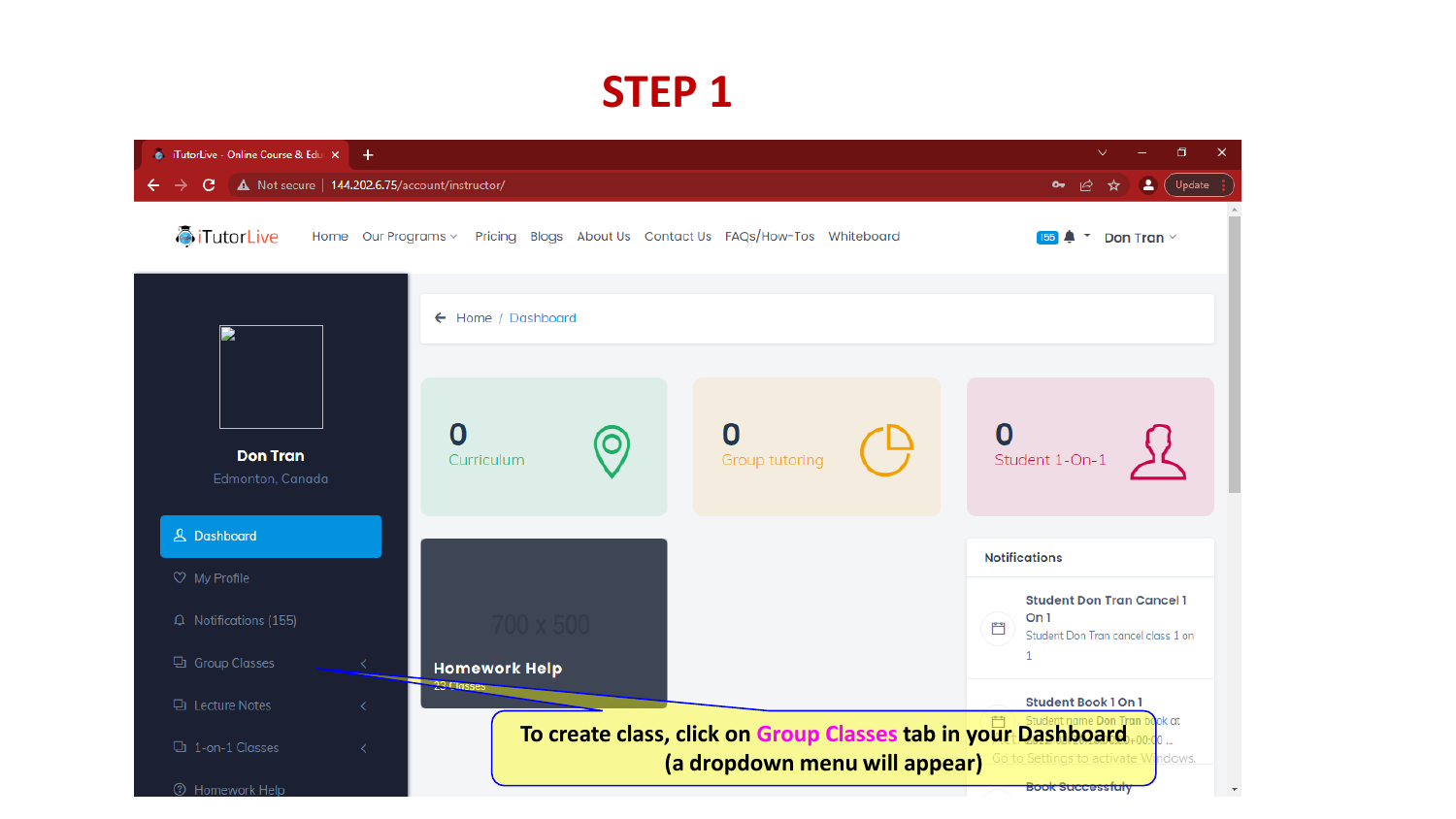

| Study With Tutor 1-1            |                |                    |                          |                                         |                   |               |
|---------------------------------|----------------|--------------------|--------------------------|-----------------------------------------|-------------------|---------------|
| Date                            |                | <b>Subject</b>     | <b>Grade Level</b>       |                                         | <b>Student</b>    | <b>Action</b> |
| 2021-04-18, 10:27 PM - 10:55 PM |                | Chemistry          | Grade level - Grade 12   |                                         | <b>Duong Tran</b> | View Record   |
|                                 |                |                    |                          |                                         |                   |               |
| <b>Class Groups</b>             |                |                    |                          |                                         |                   |               |
| Date                            | <b>Subject</b> | <b>Grade Level</b> |                          | <b>Class Group</b>                      |                   | <b>Action</b> |
| Finished                        | Physics        |                    | Grade level - University | Class with Duong (19April2021)          |                   | View Recon    |
| 2021-04-26, 05:30 PM - 09:30 PM | Math           |                    | Grade level - Grade 7    | Don April 2021 Monday Class             |                   | More $\geq$   |
| Finished                        | Physics        |                    | Grade level - Grade 12   | <b>Testing Class creation for Duong</b> |                   | More $\geq$   |
| Finished                        | Physics        |                    | Grade level - Grade 12   | <b>Testing Class creation for Duong</b> |                   | More $\geq$   |
| Aished                          |                |                    |                          | <b>Canada Team Meeting</b>              |                   | More $\geq$   |
|                                 |                |                    |                          |                                         |                   |               |

**To create class, click on Create group classes tab**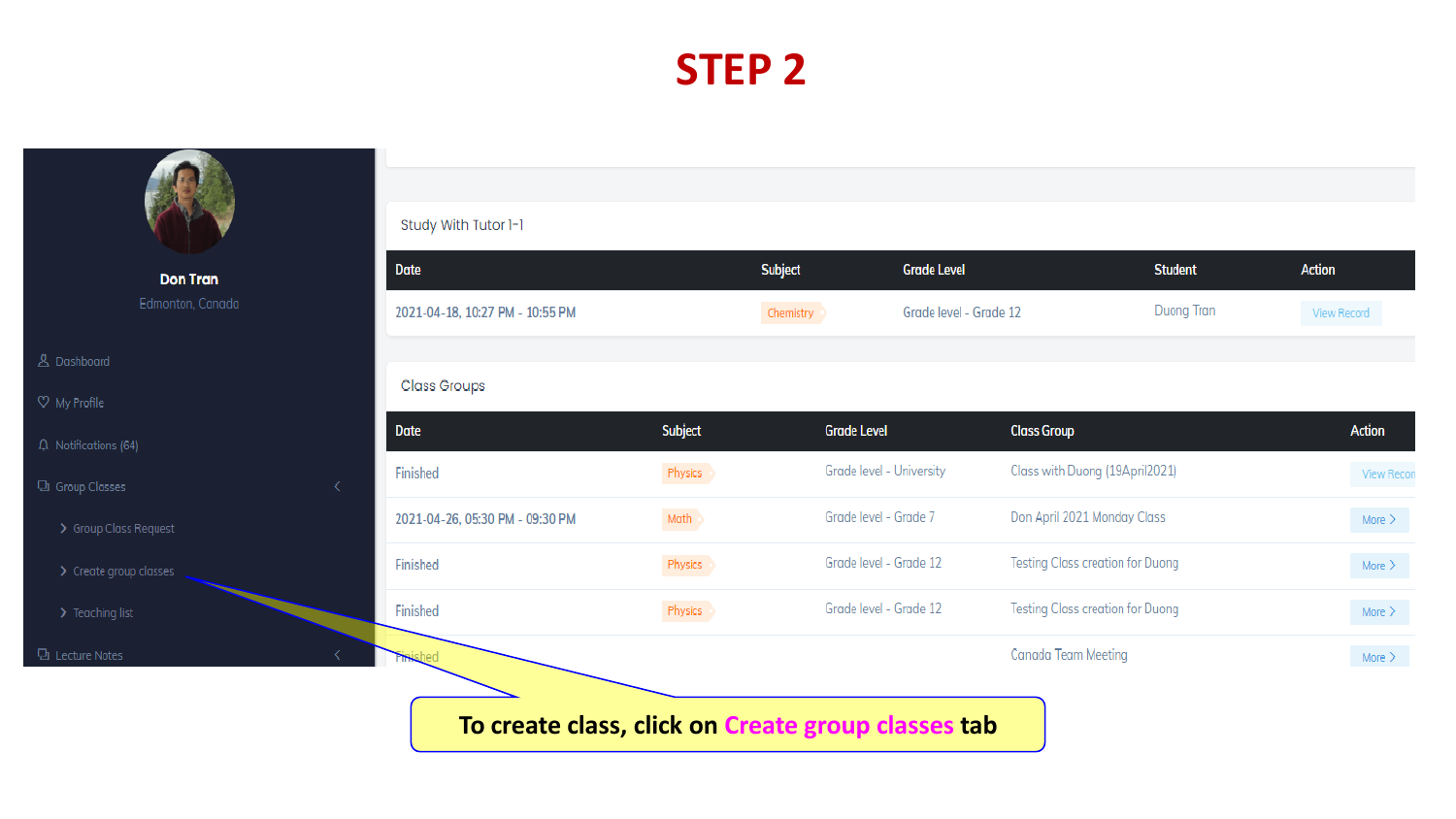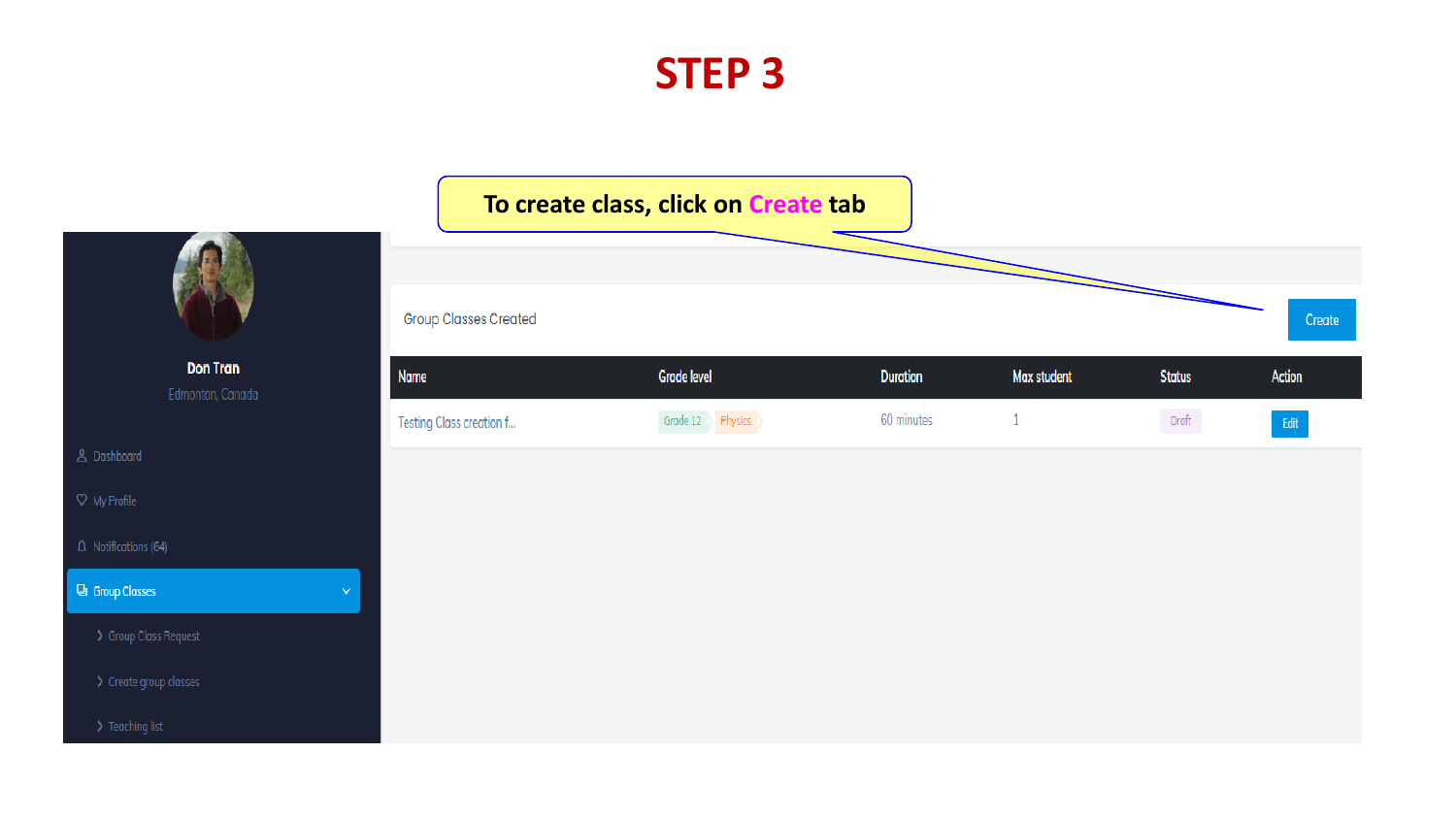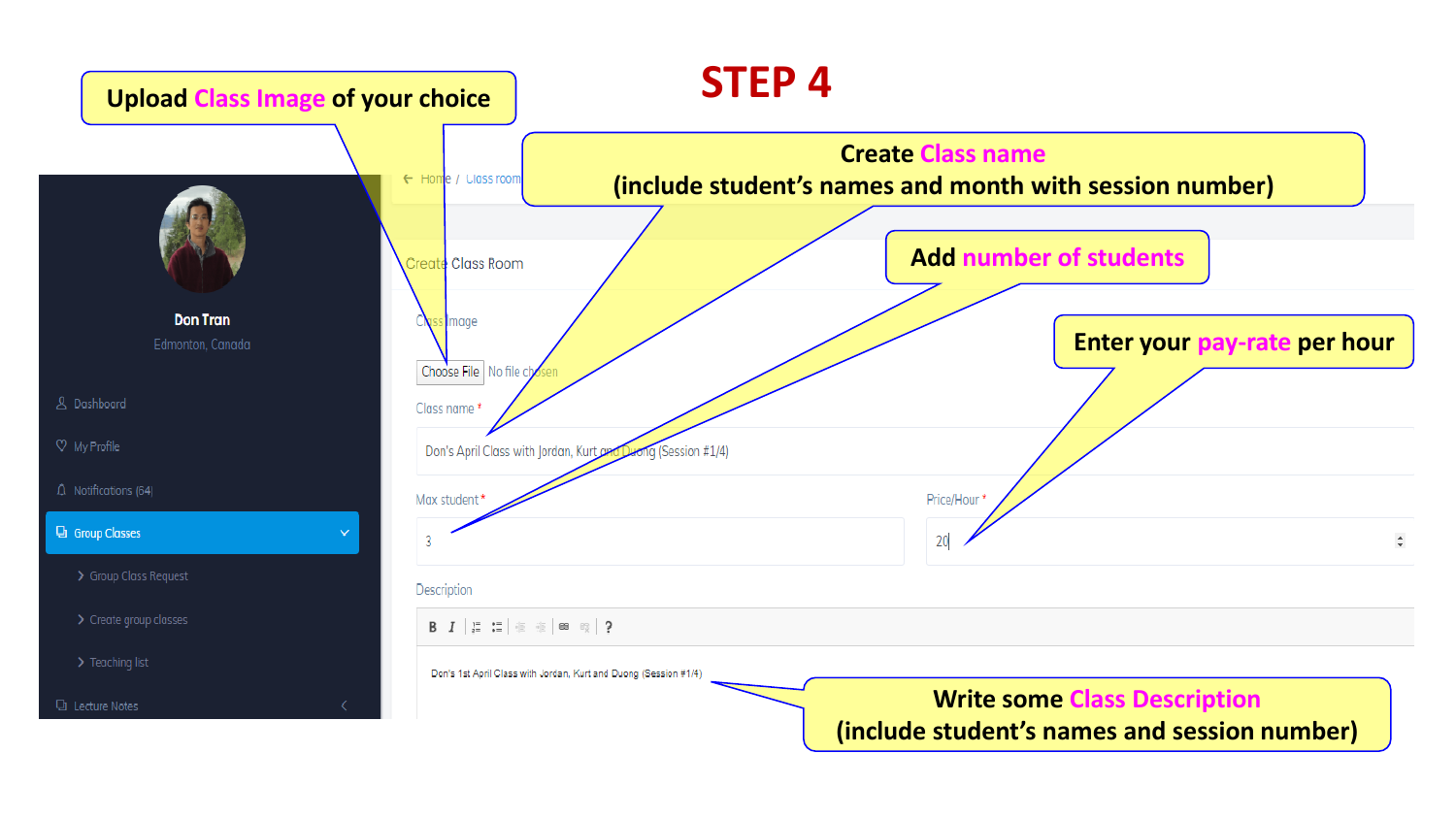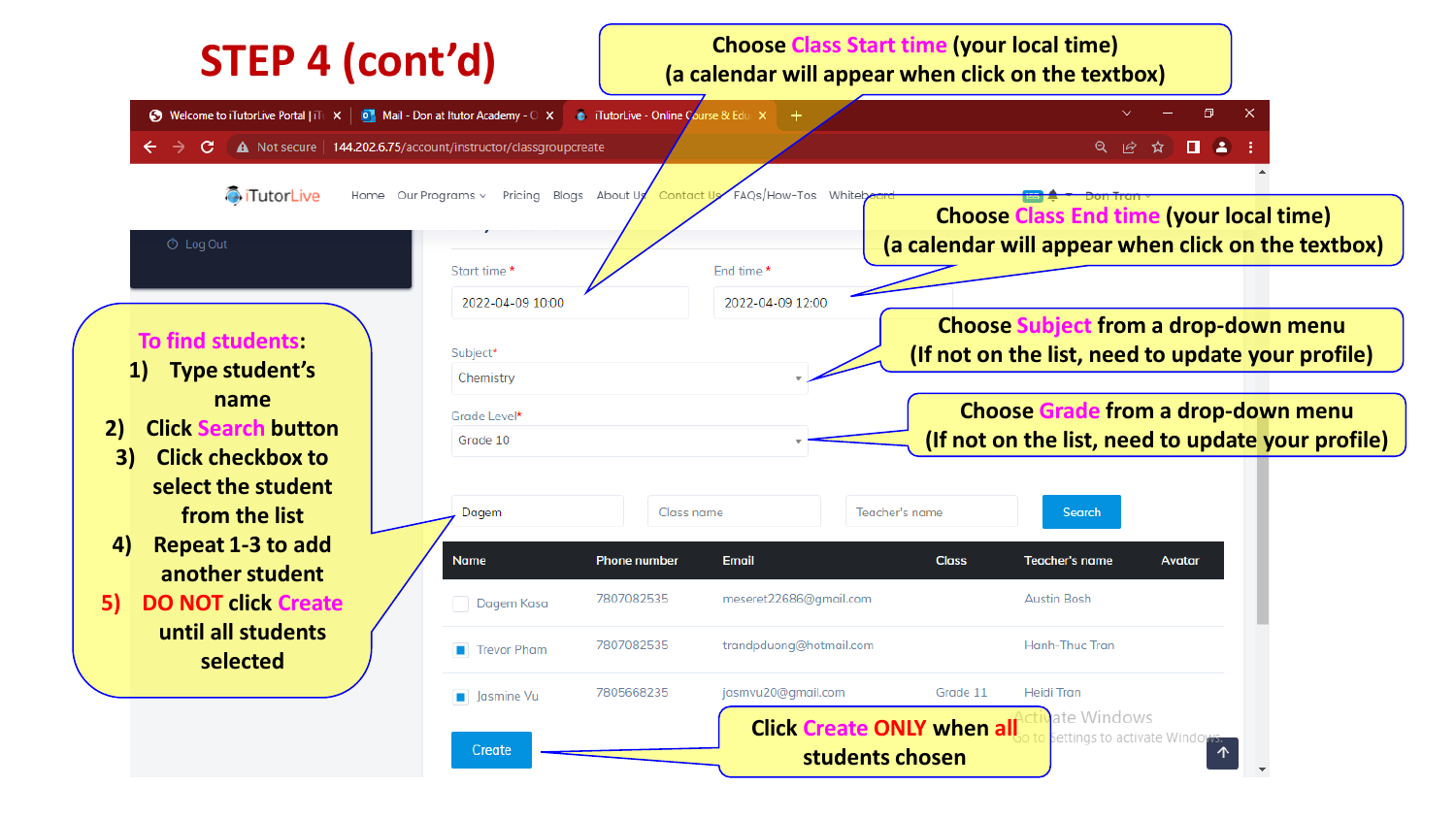